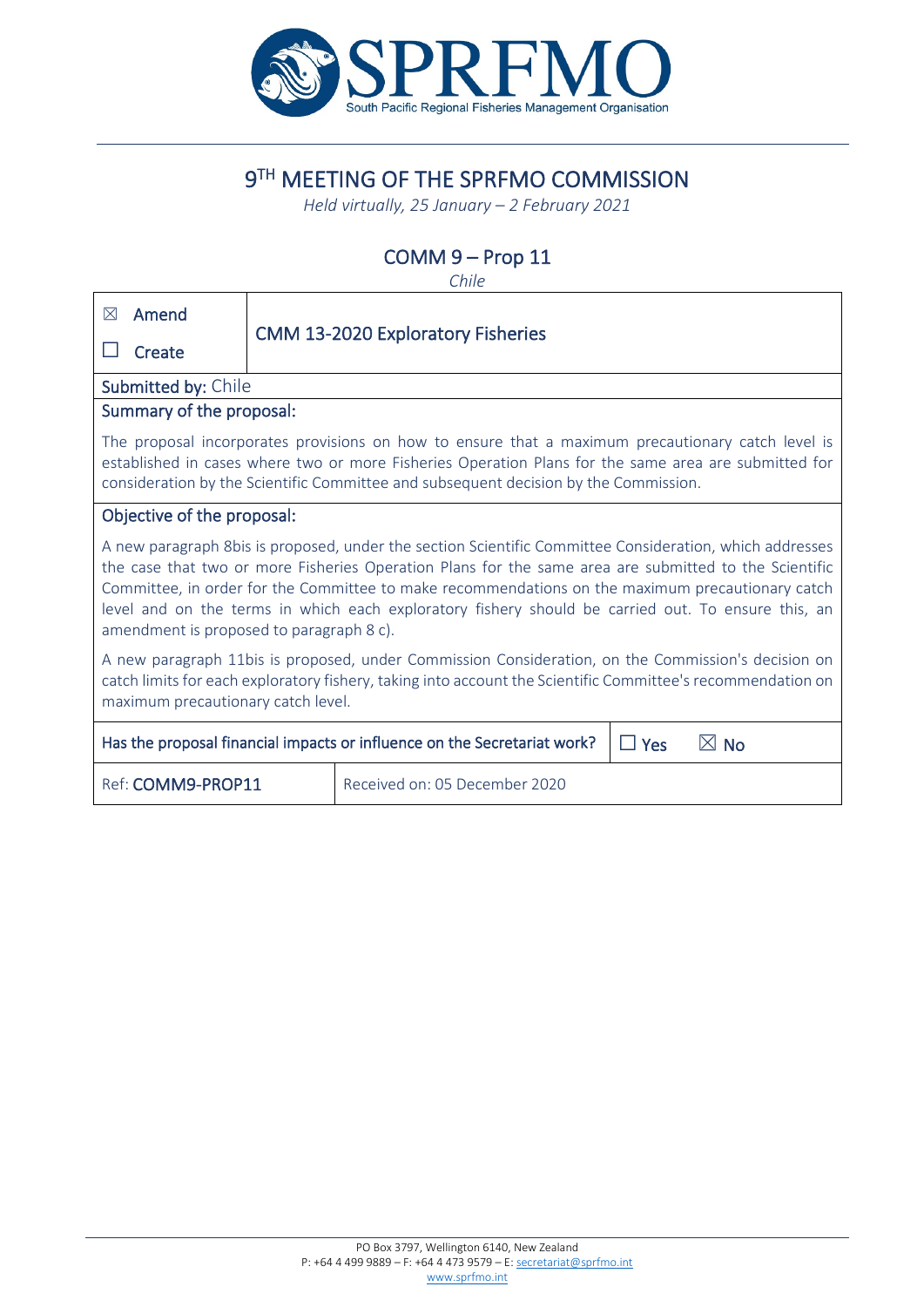

# CMM 13-2021

## Conservation and Management Measure for the Management of New and Exploratory Fisheries in the SPRFMO Convention Area

*(Supersedes CMM 13-2020)*

### The Commission of the South Pacific Regional Fisheries Management Organisation*;*

*RECALLING* Article 22 of the Convention on the Conservation and Management of High Seas Fishery Resources in the South Pacific Ocean (the Convention) which provides that a fishery that has not been subject to fishing or has not been subject to fishing with a particular gear type or technique for ten years or more shall be opened as a fishery or opened to fishing with such gear type or technique only when the Commission has adopted cautious preliminary Conservation and Management Measures(CMMs) in respect of that fishery and, as appropriate, non-target and associated or dependent species, and appropriate measures to protect the marine ecosystem in which that fishery occurs from adverse impacts of fishing activities;

*RECOGNISING* Articles 3(1)(a)(i) and (ii) of the Convention which call on the Commission, in giving effect to the objectives of the Convention, to adopt CMMs that take account of international best practices and protect the marine ecosystem, particularly ecosystems with long recovery times following disturbance;

*FURTHER RECOGNISING* Articles 3(1)(b) and (2) of the Convention which call on the Commission to apply the precautionary approach and ecosystem based approach to fishery resources under the mandate of the Convention;

*NOTING* United Nations General Assembly (UNGA) Resolution 61/105 which calls upon Regional Fisheries Management Organisations (RFMOs) to assess, on the basis of the best available scientific information, whether individual bottom fishing activities would have significant adverse impacts on vulnerable marine ecosystems, and to ensure that if it is assessed that these activities would have significant adverse impacts, they are managed to prevent such impacts, or not authorised to proceed;

*FURTHER NOTING* UNGA Resolution 64/72 which calls upon RFMOs to establish and implement appropriate protocols for the implementation of UNGA Resolution 61/105, including definitions of what constitutes evidence of an encounter with a VME, in particular threshold levels and indicator species; and to implement the FAO Guidelines for the Management of Deep-sea Fisheries in the High Seas (FAO, 2009; International Guidelines for the Management of Deep-sea Fisheries in the High Seas) in order to sustainably manage fish stocks and protect vulnerable marine ecosystems (VMEs);

*NOTING* the requirements in CMM 03-2020 on the Management of Bottom Fishing in the SPRFMO Convention Area which place a number of obligations on Members and CNCPs who intend to authorise their flagged vessels to engage in any bottom fishing in the Convention Area;

*AGREEING* that new and exploratory fisheries should not be permitted to expand faster than the acquisition of information necessary to ensure that the fishery can and will be developed in accordancewith the principles set out in Article 2 of the Convention;

*ADOPTS* the following CMM in accordance with Articles 8, 20 and 22 of the Convention: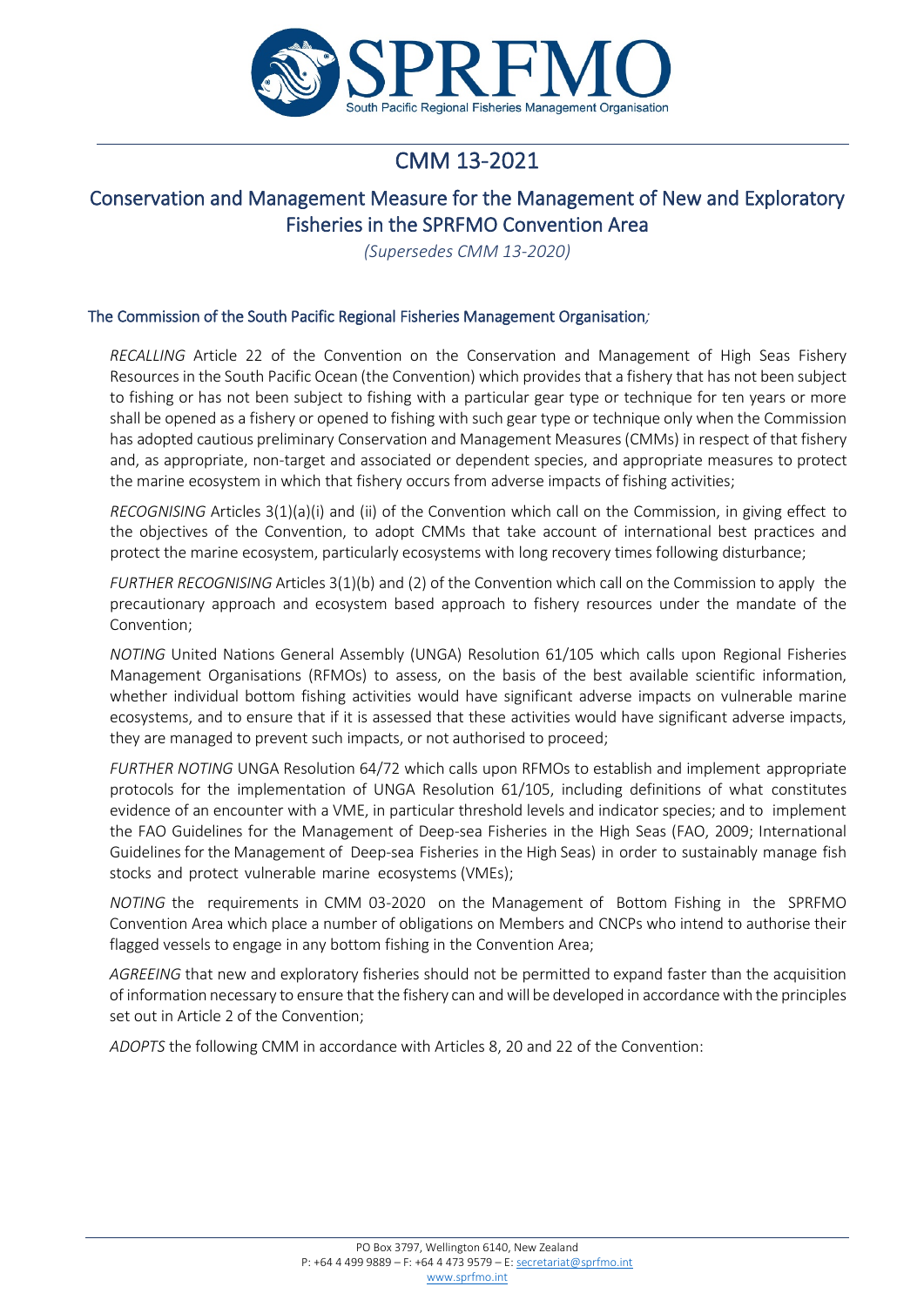

## Objective

1. This CMM details the framework which will govern the management of new and exploratory fisheries in the SPRFMO Convention Area. This CMM is intended to ensure that sufficient information is available to evaluate the long term potential of new and exploratory fisheries, to assist the formulation of management advice, to evaluate the possible impacts on target stocks and non-target and associated and dependent species, to ensure new and exploratory fishery resources are developed on a precautionary and gradual basis and to promote the sustainable management of new and exploratory fisheries.

## Application

- 2. Hereinafter, "new and exploratory fisheries" shall be referred to in this CMM as "exploratory fisheries".
- 3. This CMM applies to all fishing activity in exploratory fisheries, as defined in this CMM, in the Convention Area.

## Interpretation

- 4. For the purposes of this CMM, a fishery is an "exploratory fishery":
	- a) if it has not been subject to fishing in the previous ten years; or
	- b) for the purposes of fishing with a particular gear type or technique, if it has not been subject to fishing by that particular gear type or technique in the previous ten years; or
	- c) if fishing in that fishery has been undertaken in the previous ten years pursuant to this CMM, and a decision has not yet been taken in accordance with paragraph 23 or 24 of this CMM to either close or manage the fishery as an established fishery; or
	- d) if it is of a kind listed in paragraph 15 of CMM 03-2020 (Bottom Fishing).

## Requirements for Exploratory Fisheries

- 5. Any Member or CNCP seeking to permit a vessel that flies its flag to fish in an exploratory fishery, or to fish in an exploratory fishery with a gear type that has not been used in that fishery for the previous ten years; shall, not less than 60 days in advance of the next annual meeting of the Scientific Committee:
	- a) submit an application to the Commission to permit a vessel or vessels that fly its flag to fish in that exploratory fishery. This application shall include information that satisfies paragraphs 2 and 3 of Annex 1 of CMM 05-2019 (Record of Vessels);
	- b) prepare and submit a Fisheries Operation Plan to the Scientific Committee. The Fisheries Operation Plan shall include the following information, to the extent it is available:
		- i. a description of the exploratory fishery, including area, target species, proposed methods of fishing, proposed maximum catch limits and any apportionment of that catch limit among areas or species;
		- ii. specification and full description of the types of fishing gear to be used, including any modifications made to gear intended to mitigate the effects of the proposed fishing on non-target and associated or dependent species or the marine ecosystem in which the fishery occurs;
		- iii. the time period the Fisheries Operation Plan covers (up to a maximum period of three years);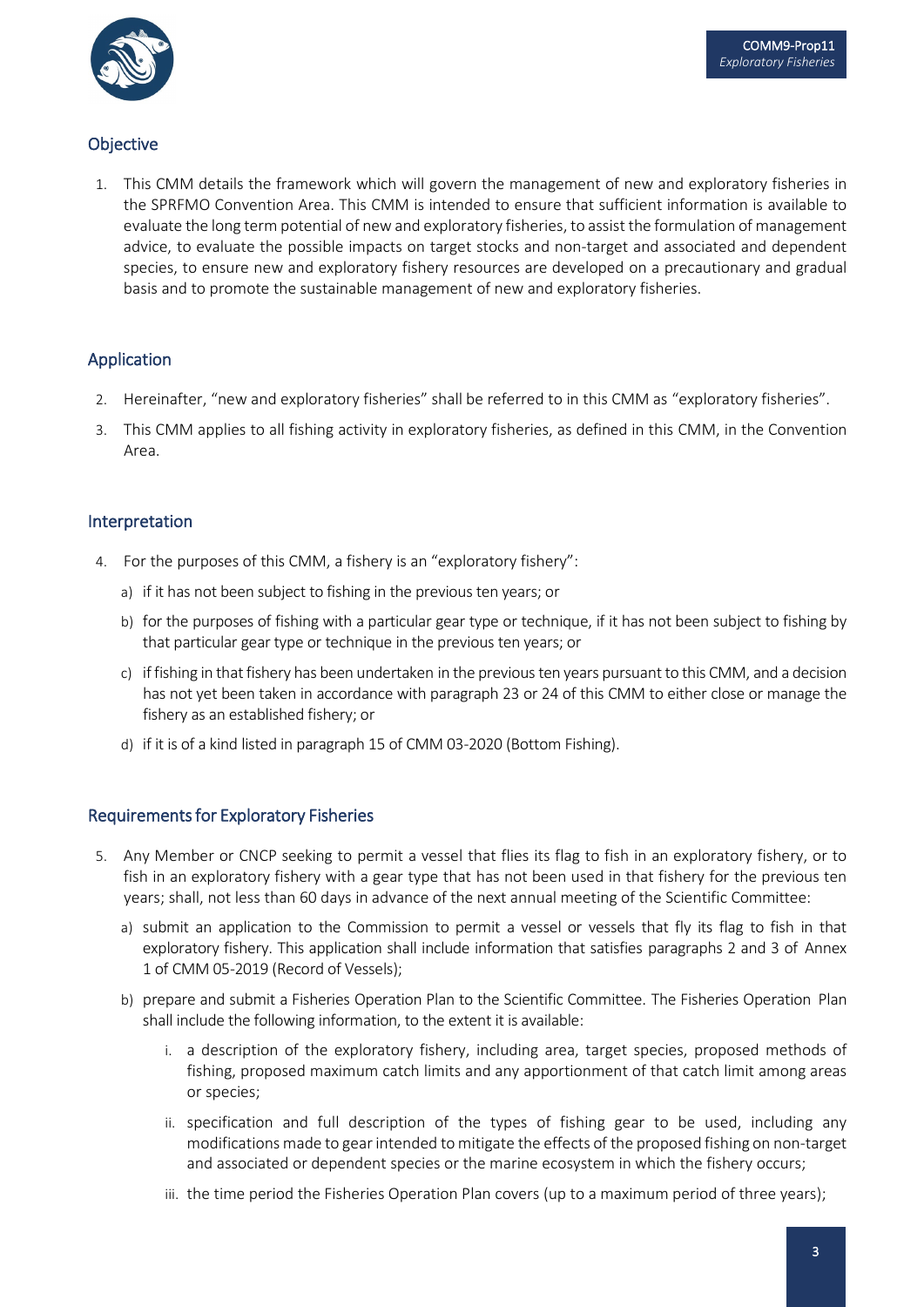

- iv. any biological information on the target species from comprehensive research and/or survey cruises, such as distribution, abundance, demographic data and information on stock identity;
- v. details of non-target and associated or dependent species and the marine ecosystem in which the fishery occurs, the extent to which these would be likely to be affected by the proposed fishing activity and any measures that will be taken to mitigate these effects;
- vi. the anticipated cumulative impact of all fishing activity in the area of the exploratory fishery if applicable;
- vii. information from other fisheries in the region or similar fisheries elsewhere that may assist in the evaluation of the relevant exploratory fishery's potential yield, to the extent the Member or CNCP is able to provide this information;
- viii.if the proposed fishing activity is bottom fishing, as defined in CMM 03-2020 (Bottom Fishing), the assessment of the impact of their flagged vessels' bottom fishing activities, prepared pursuant to paragraph 20(a) of CMM 03-2020 (Bottom Fishing); and
- ix. where the target species is also managed by an adjacent Regional Fisheries Management Organisation or similar organisation, a description of that neighbouring fishery sufficient to allow the Scientific Committee to formulate its advice in accordance with paragraph 8.
- c) provide a commitment in its proposal to implement the Data Collection Plan for the exploratory fishery developed in accordance with paragraph 9, should the Commission approve fishing in accordance with the Fisheries Operation Plan.
- 6. The requirements in paragraphs 5 shall be considered as a proposal for the next annual meeting of the Commission and will be made available to all Members and CNCPs in accordance with the Rules of Procedure.

## Scientific Committee Consideration

#### *Fisheries Operation Plans*

- 7. At its annual meeting, the Scientific Committee shall consider all Fisheries Operations Plans submitted pursuant to paragraph 5, all information provided in accordance with a Data Collection Plan and any other relevant information.
- 8. The Scientific Committee shall provide recommendations and advice to the Commission on each Fisheries Operation Plan on the following matters, as appropriate:
	- a) management strategies or plans for fishery resources;
	- b) reference points, including precautionary reference points as described in Annex II of the 1995 Agreement;
	- c) an appropriate precautionary catch limit, taking into account paragraph 8bis;
	- d) the cumulative impacts of all fishing activity in the area of the exploratory fishery;
	- e) the impact of the proposed fishing on the marine ecosystem;
	- f) the sufficiency of information available to inform the level of precaution required and the degree of certainty with which the Scientific Committee's advice is provided;
	- g) the degree to which the approach outlined in the Fisheries Operation Plan is likely to ensure the exploratory fishery is developed consistentlywith its nature as an exploratory fishery, and consistently with the objectives of Article 2 of the Convention; and
	- h) in respect of a Fisheries Operation Plan that proposes any bottom fishing activity, advice and recommendations in accordance with paragraph 20 (b) of CMM 03-2020 (Bottom Fishing).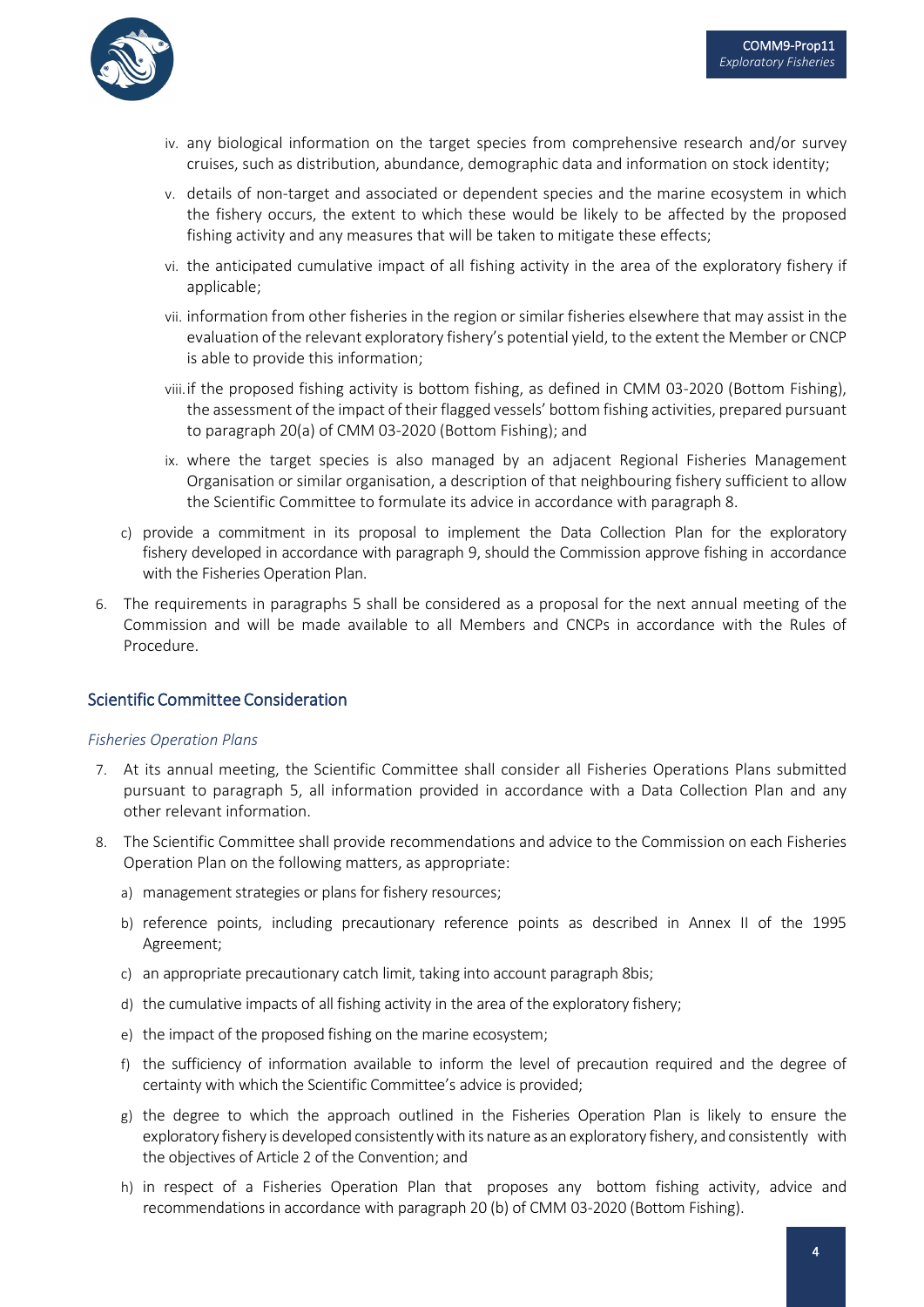

8bis. If two of more Fisheries Operations Plans have been submitted for the same area, the Scientific Committee shall recommend a maximum precautionary catch level for such area. Additionally, it shall recommend the terms of how such exploratory fisheries shall be conducted in accordance with paragraph 8 of this measure.

#### *Data Collection Plans*

- 9. When considering a Fisheries Operation Plan submitted pursuant to paragraph 5 of this CMM in respect of an exploratory fishery that meets the definition of paragraph 4(a), (b), (c) or (d) of this CMM, the Scientific Committee shall develop a Data Collection Plan in respect of that exploratory fisherywhich should include research requirements, as appropriate. The Data Collection Plan shall identify and describe the data needed and any operational research actions necessary to obtain data from the exploratory fishery to enable an assessment of the stock, the feasibility of establishing a fishery and the impact of fishing activity on non-target, associated or dependent species and the marine ecosystem in which the fishery occurs. The Scientific Committee shall review and update the Data Collection Plan for each exploratory fishery annually as appropriate.
- 10. The Data Collection Plan shall require, as appropriate:
	- a) a description of the catch, effort and related biological, ecological and environmental data required to undertake the evaluations described in paragraph 24;
	- b) the dates by which the data must be provided to the Commission;
	- c) a plan for directing fishing effort in an exploratory fishery to allow for the acquisition of relevant data to evaluate the fishery potential and the ecological relationships among harvested, non-target and associated and dependent populations and the likelihood of adverse impact;
	- d) where appropriate, a plan for the acquisition of any other research data obtained by fishing vessels, including activities that may require the cooperative activities of scientific observers and the vessel, as may be required by the Scientific Committee to evaluate the fishery potential and the ecological relationships among harvested, non-target, associated and dependent populations and the likelihood of adverse impacts; and
	- e) an evaluation of the time scales involved in determining the responses of harvested, dependent and related populations to fishing activities.

#### Compliance and Technical Committee Consideration

11. The Compliance and Technical Committee shall consider any Fisheries Operation Plan submitted pursuant to paragraph 5 and any advice of the Scientific Committee thereon and provide advice and recommendations to the Commission on appropriate management arrangements, including in light of the obligations in CMM 03-2020 (Bottom Fishing), if applicable.

#### Commission Consideration

12. At its annual meeting, the Commission shall consider all Fisheries Operation Plans submitted pursuant to paragraph 5, any advice or recommendations provided by the Scientific Committee and Compliance and Technical Committee pursuant to paragraphs 8 and 11, and any applicable obligations under CMM 03- 2020 (Bottom Fishing) in respect of the proposed fishing activity. On the basis of this consideration, the Commission shall take a decision as to whether to approve fishing in the exploratory fishery in accordance with the Fisheries Operation Plan and for what period of time, up to a maximum period of three years. If the Commission approves fishing in accordance with the Fisheries Operation Plan it shall adopt a CMM in respect of the exploratory fishery which shall include a precautionary catch limit and any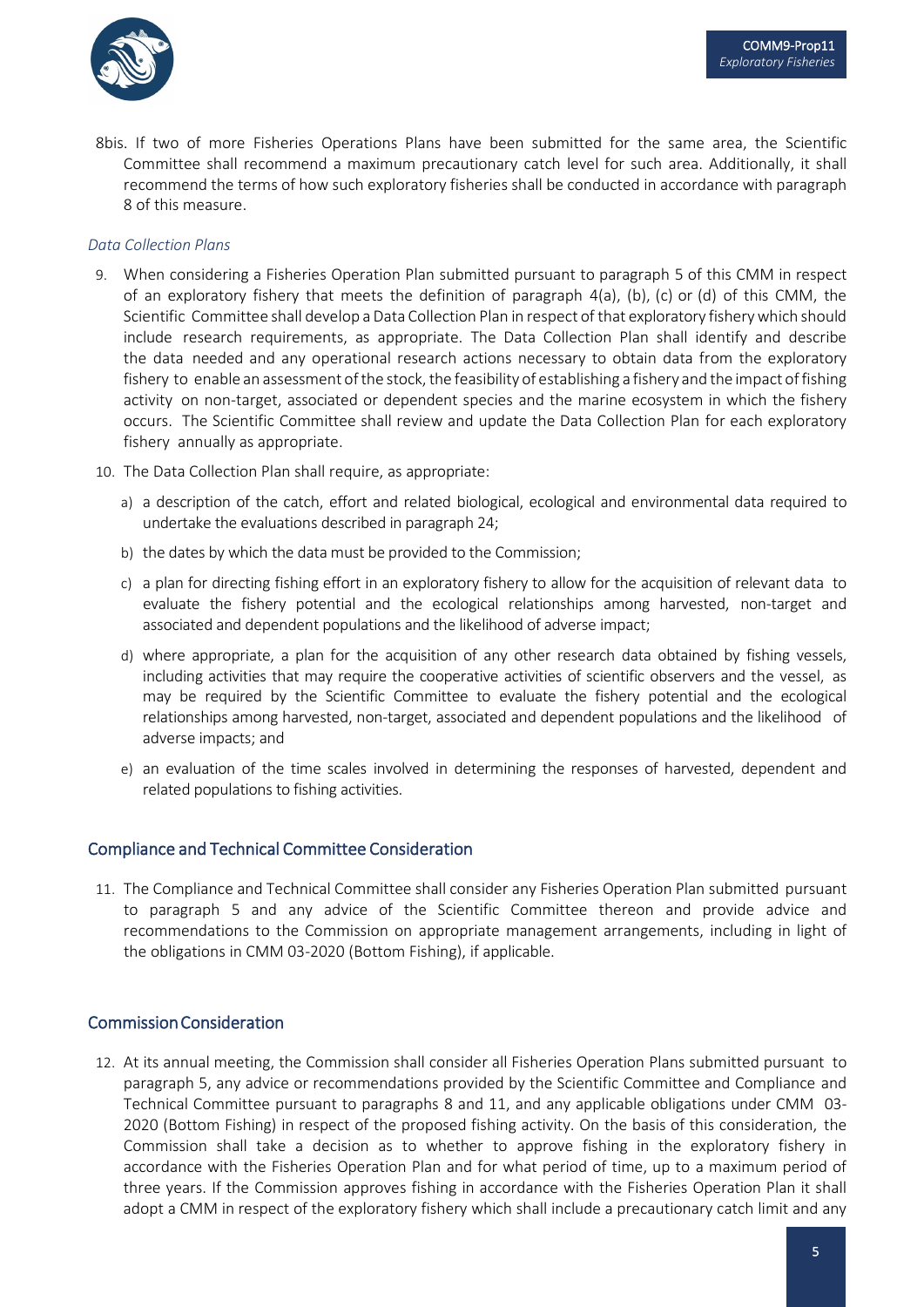

other management measures the Commission considers appropriate.

11bis. If two or more Fisheries Operations Plans has been submitted for the same area, pursuant to paragraph 5, the Commission shall establish catch limits for each exploratory fishery, in accordance with and taking into account paragraph 8bis.

- 13. The Commission may amend a Fisheries Operation Plan, as necessary, prior to approving fishing.
- 14. Exploratory fisheries shall only be open to those vessels that are equipped and configured to comply with all relevant CMMs.

### Fishing Activity

- 15. Members and CNCPs shall not permit their flagged vessels to fish in an exploratory fishery without approval from the Commission.
- 16. Members and CNCPsshall ensure that any vessel that flies their flag only fishes in an exploratory fishery in accordance with the Fishery Operations Plan prepared and approved in respect of that vessel's proposed fishing activity.
- 17. Members and CNCPs shall ensure that where their flagged vessels fish in an exploratory fishery, the data required by the Data Collection Plan is provided to the Commission. That data shall be provided to the relevant standard prescribed in CMM 02-2020 (Data Standards). Members and CNCPs whose vessels participate in exploratory fisheries shall be prohibited from fishing in the relevant exploratory fishery if the data specified in the Data Collection Plan has not been submitted to the Commission for the most recent season in which the fishing occurred, until the relevant data has been submitted to the Commission and the Scientific Committee has had the opportunity to review that data.
- 18. Members and CNCPs whose vessels participate in exploratory fisheries shall ensure that each vessel that flies its flag carries one or more independent observers sufficient to collect data in accordance with the Data Collection Plan.
- 19. None of the obligations in this measure exempt a Member or CNCP from complying with any other obligations in the Convention or any CMM adopted by the Commission.
- 20. Any fishing activity undertaken pursuant to this CMM will not be considered to be a precedent for future allocation decisions.
- 21. Notwithstanding paragraph 16, Members and CNCPs shall be entitled to authorise fishing in an exploratory fishery by a flagged vessel not identified in the Fisheries Operation Plan if a vessel specified in the Fisheries Operation Plan is prevented from fishing on account of legitimate operational or force majeure reasons and a replacement vessel is proposed pursuant to this paragraph. In such circumstances the Member or CNCP concerned shall immediately inform the Secretariat and provide:
	- a) full details of the intended replacement vessel;
	- b) a comprehensive account of the reasons for the replacement and any relevant supporting evidence; and
	- c) specifications and a full description of the types of fishing gear to be used by the replacement vessel. The Secretariat shall circulate this information to all Members and CNCPs as soon as possible.

#### Review

- 22. Once a Fisheries Operation Plan expires, a Member or CNCP may prepare a new Fisheries Operation Plan in accordance with paragraph 5.
- 23. Once an exploratory fishery has been fished for 10 years pursuant to this CMM, any further fishing in that fishery shall be undertaken only in accordance with a CMM adopted by the Commission in accordance with paragraph 24 to manage that fishery as an established fishery.